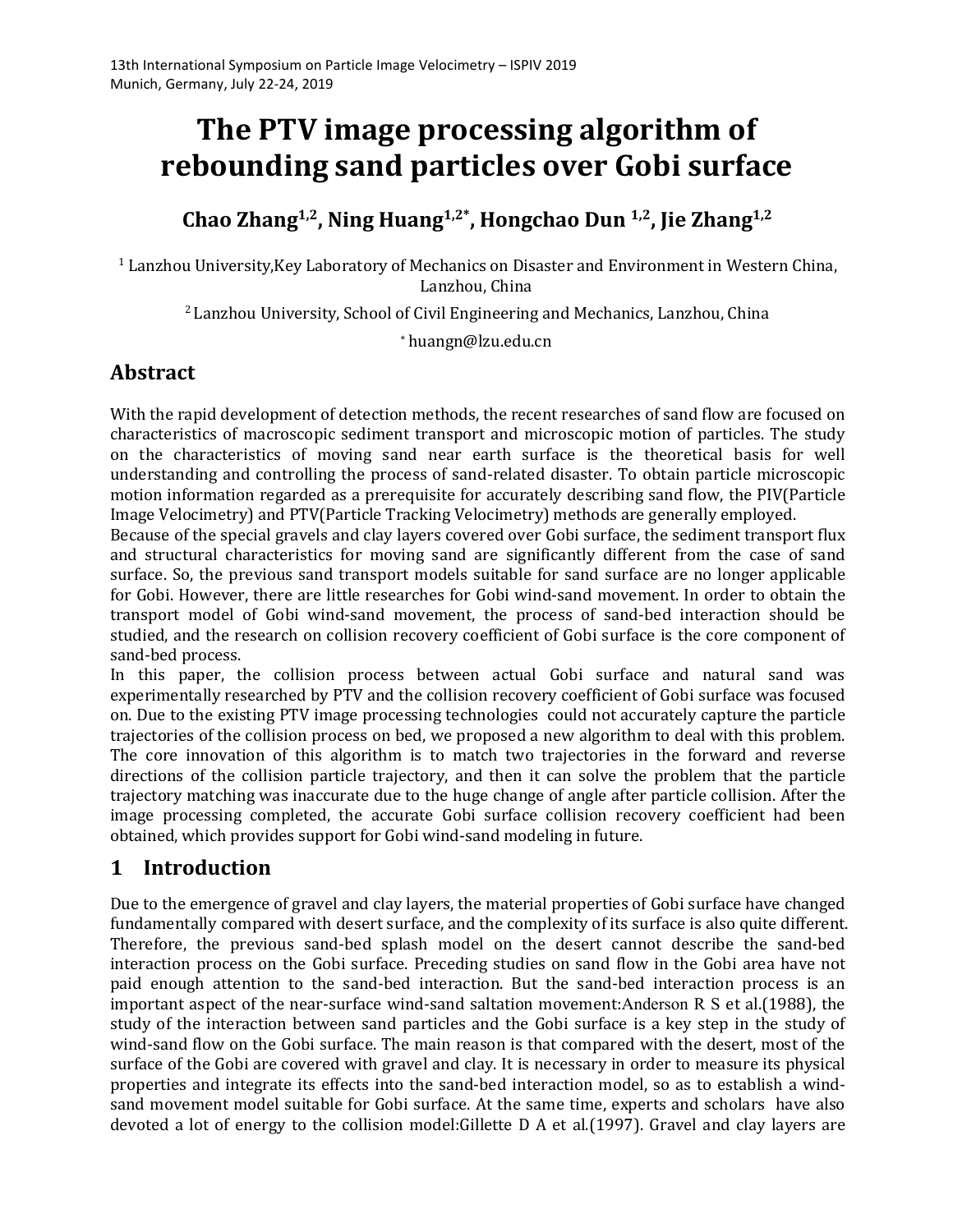13th International Symposium on Particle Image Velocimetry – ISPIV 2019 Munich, Germany, July 22-24, 2019

part of the most prominent characteristics in the Gobi area. Sand particles may collide with gravel or clay (crust) before landing, which has a significant effect on the trajectory of sand particles. Therefore, the collision between sand particles and Gobi should not be simply defined as a model, but be decomposed into the collision between sand particles and crust (clay layer) and the conflict between sand particles and gravel.

# **2 Experimental materials and methods**

The interaction between sand particles and bed surface is an important part of describing the mechanism of aeolian sand movement. It is also the core work to understand the mechanism of aeolian sand flow initiation and development, and to establish the precise relationship between the micro-movement of sand particles and the macro-process of aeolian sand flow. In this experiment, the image data are obtained by PTV photographing the collision process between sand grains and Gobi bed surface, and then the restoration coefficient of Gobi surface and other parameters are obtained by PTV image processing algorithm.

#### **2.1 Experimental Scheme**

In the actual sampling process, it is found that the surface of the Gobi is mainly composed of crust and gravel

#### **2.2 Experimental Equipment**

The instrument of the laboratory consists of two parts: one is a natural particle launcher capable of launching sand grains,. Other is an image acquisition system used to acquire images, that is, a highspeed photography system. This paper uses high-speed camera forimage shooting.

#### **2.3 Layout of experiment**

The experimental device is shown in Figure 1. The light source is 532nm green lasers. The high speed photography frequency is 1000HZ, and the resolution is 1024 x 1024.



Figure 1: experimental layout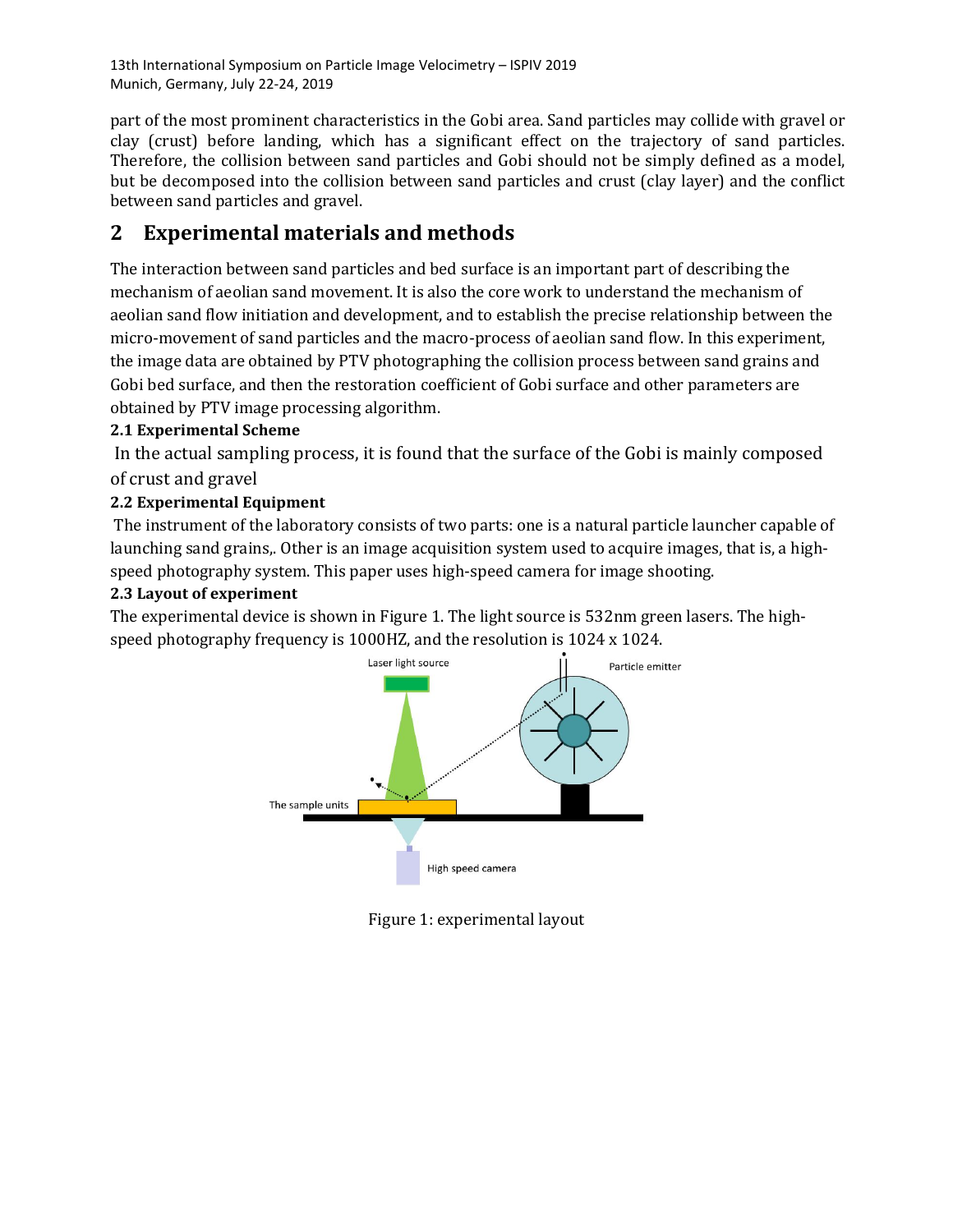

Figure 2: high-speed photographic image : a) clay (crust) ;b) gravel

## **3 Image Processing**

In this paper, the collision recovery coefficient of Gobi surface is studied by means of PTV photography of the collision experiment between actual Gobi surface and natural sand grains. After using high-speed photography to obtain pictures, because the existing PTV image processing technologies, such as DT image processing methods proposed by X. Song et al. (1999), ABL image processing methods proposed by Wang et al. (2008), can not accurately capture the particle trajectory in the process of particle collision bed, this paper proposes a new algorithm to deal with this problem, the core innovation of this algorithm. The problem of inaccurate particle trajectory matching can be well solved by matching the two trajectories after the collision particle trajectory is matched in both positive and negative directions, and then the two trajectories are matched. After the image processing is completed, the accurate Gobi surface conflict recovery coefficient can be obtained, which provides support for the establishment of the Gobi wind-sand splash function. Using matlab 2016b to write a program :

(1) Reading pictures in batches and converting them into gray and binary images; (2) Setting a picture with fewer particles as background image and calculating the surface boundary; (3) Computing the connected domain and giving the coordinates of each center of mass; (4) Eliminating noise points; (5) Calculating the number of particles in the air; \_Calculate the coordinates of the center of mass and speed vectors of each particle. \_Calculating particle trajectory in core matching algorithm; Extract the particle attributes of rebound and output data (incident speed, incident angle, rebound speed, rebound angle, recovery coefficient).

Core Matching Algorithms: The trajectory of particles is determined in both positive and negative directions by two judging conditions of distance and angle. Firstly, a particle in the first frame is taken as No.1 particle and its centroid coordinates are read. Then, the centroid coordinates of No.2 particle in the second frame are read from the original point. The initial displacement vector and the sum of the centroid coordinates of particles can be obtained by connecting lines. speed vector, and then read the centroid coordinates of the third picture with No.3 particle as the origin. Connect No.2 particle and No.3 particle to get the second speed vector and the displacement vector. If the above two displacement vectors and speed vectors satisfy the conditions (distance and angle), the incident trajectory of the particle can be obtained, and the trajectory can be determined in turn until it is on the brink of the edge of the surface. No.7 particle, and No.14 particle are matched inversely from No.9 particle. The distance and time of No. 14 particles are matched, and the positive and negative two-way trajectories of the same particle comply with the conditions. So far, the whole trajectory of particles has been captured, as showed in Figure 3 (literal description and different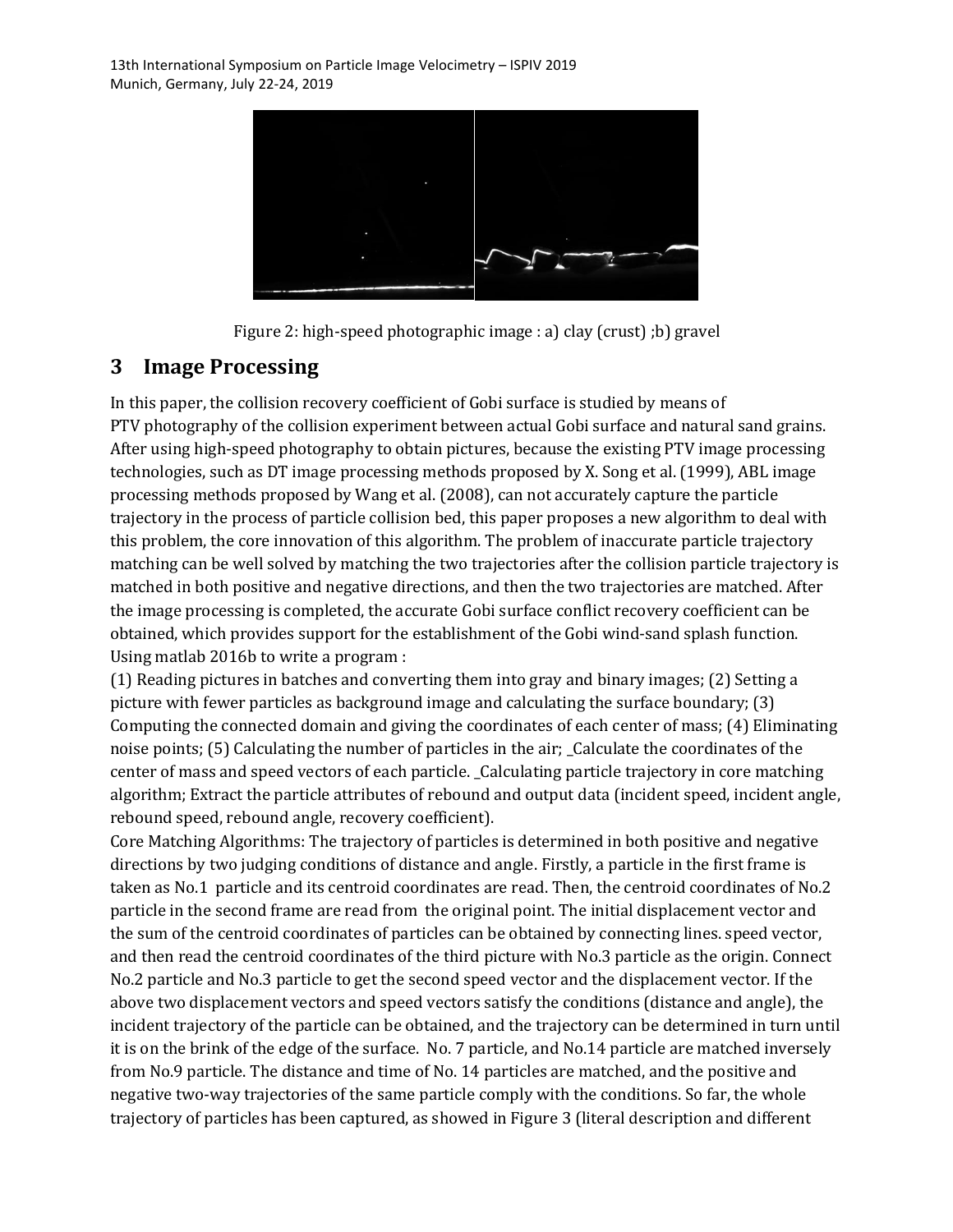positions of No.1  $\sim$  No.14 particles in the figure are the same particle). For image processing, the process is as follows:



Figure 3: core matching algorithm

The collision matching particle trajectories of sand grains and gobi bed surface are shown in the

following figure 4 :



Figure 4: Particle trajectory (Pixel coordinates): a) Incident particles; b) Rebound particle; c) All particles

# **4 Experimental results**



#### **4.1 Sand - gravel collision**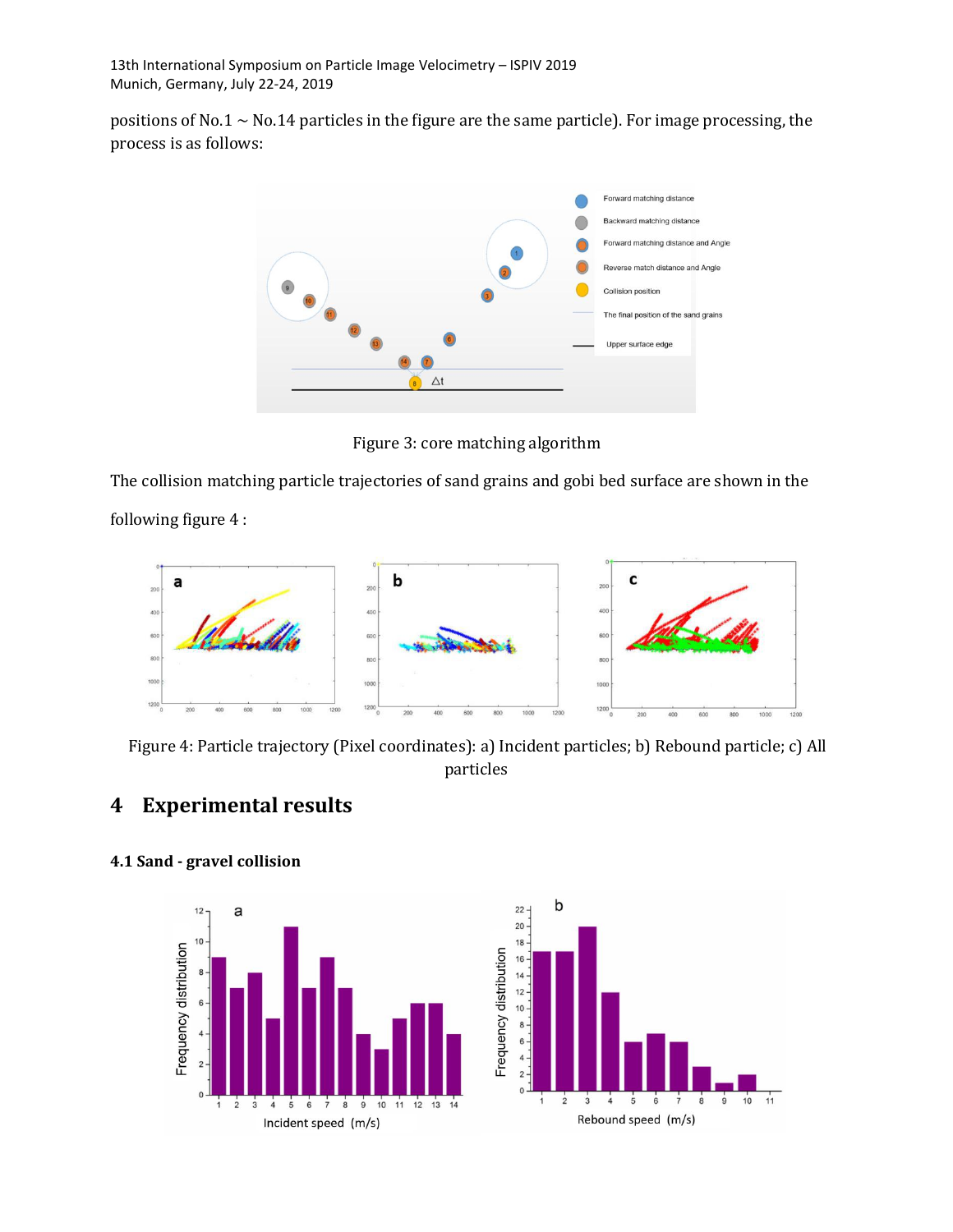







Figure 7:collision Angle distribution of sand and gravel: a) incidence angle;b) rebound angle

Figure. 5, 6 and 7, it can be concluded that in the collision between sand and gravel, the incident speed is mainly between  $4m/s$  and  $8m/s$ , and the rebound speed is mainly below  $4m/s$ . The incident angle is mainly between 40 and 60 and the ejection angle is mainly between 155 and 180 respectively. The coefficient of recovery is mainly distributed in the range of 0.5 to 0.6, which satisfies the lognormal distribution. The fitting degree  $\mathsf{R}^2$  is 0.96 and the peak value is 0.55. Incident speed and incident angle are controlled by the speed of the fan in the native particle launcher and the collision position between the particle and the fan. The rebound speed is checked by the recovery coefficient of the material. The rebound angle is linked to the surface roughness of the material.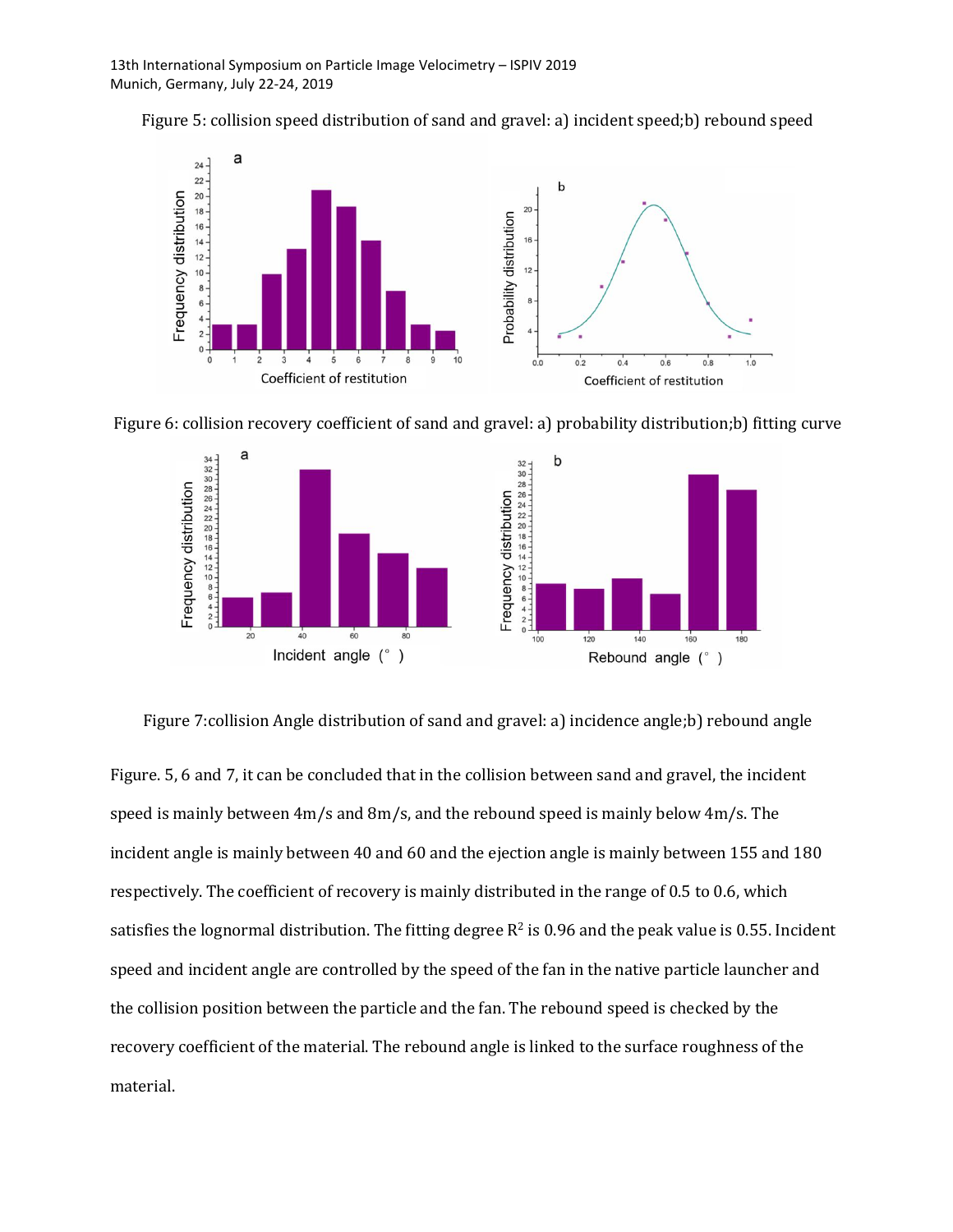13th International Symposium on Particle Image Velocimetry – ISPIV 2019 Munich, Germany, July 22-24, 2019





Figure 8: collision speed distribution between sand grains and skinning (clay layer) : a) incident speed;b) rebound speed



Figure 9: collision recovery coefficient between sand grains and crust (clay layer) : a) probability distribution;b) fitting curve



Figure 10: collision Angle distribution between sand grains and crust (clay layer) : a) incidence angle;b) rebound angle